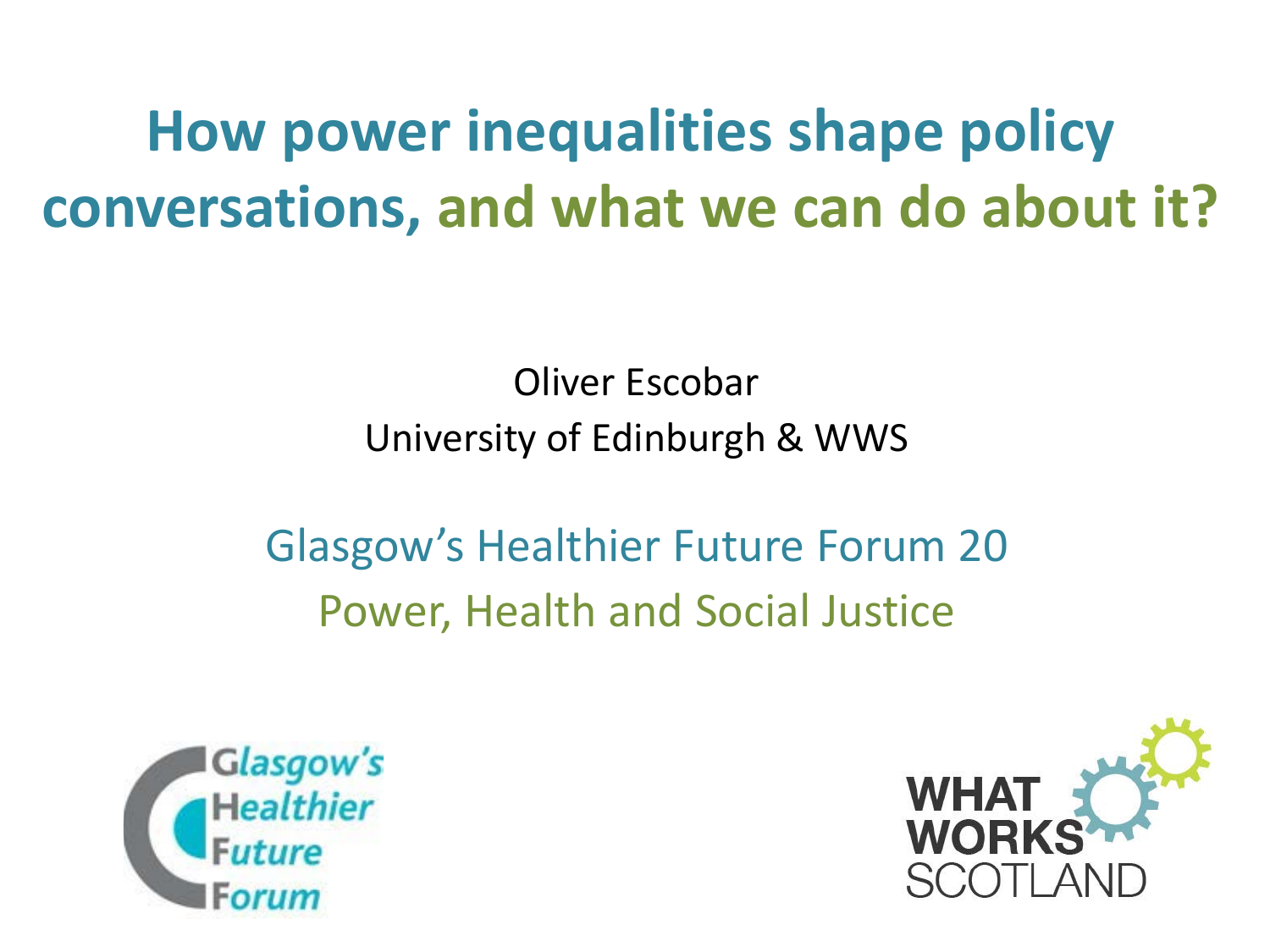### **The public engagement paradox:**  growing participation and growing inequalities

• Inequalities in health, income, wealth, education… stemming from inequalities of power and influence?

unless **corrective measures** are taken participation of all varieties will be skewed in favour of those with higher socioeconomic status and formal education (Ryfe & Stalsburg 2012)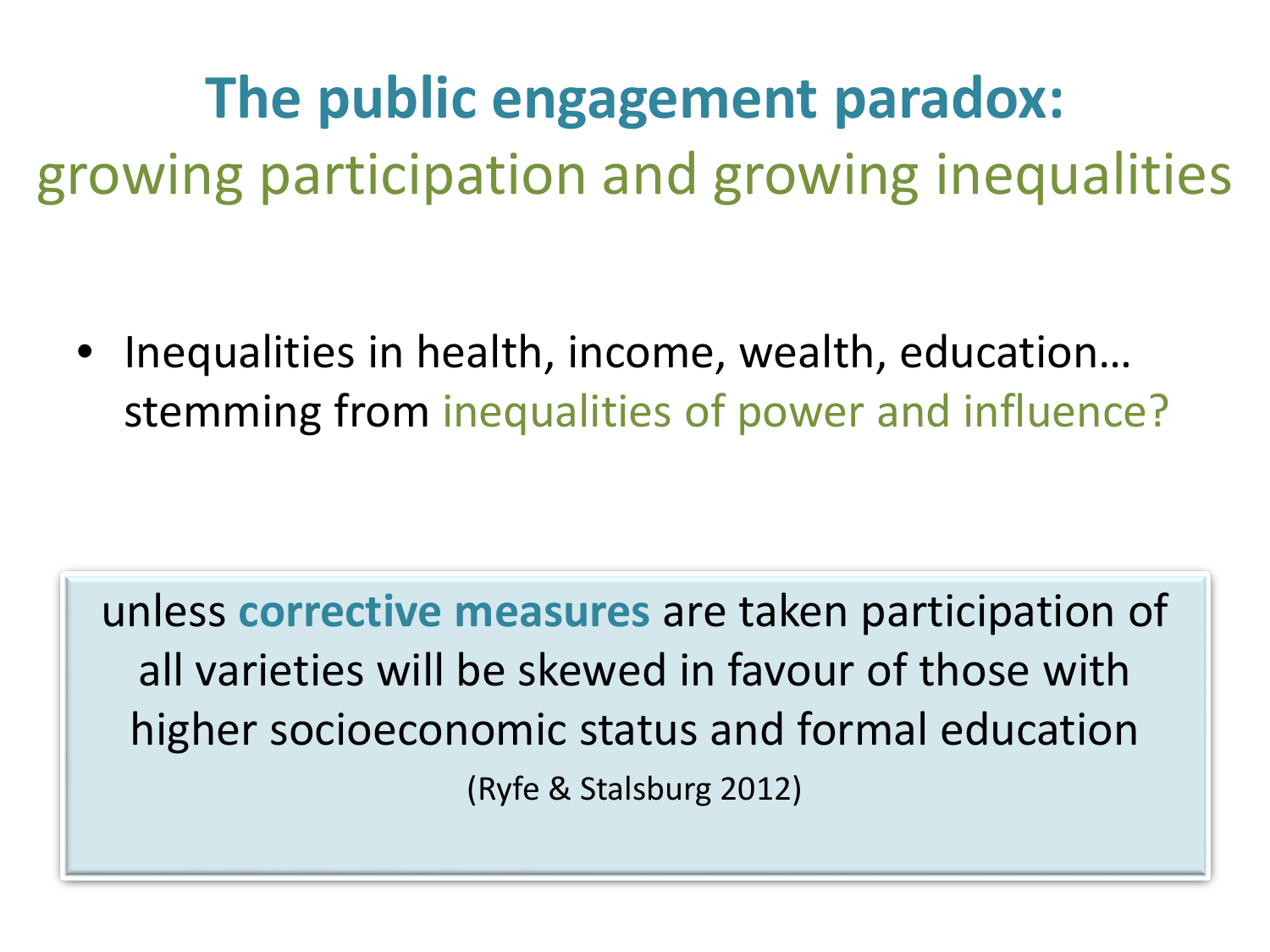# Inclusion / exclusion

- **External** (i.e. access to the process)
- **Internal** (i.e. influence within the process)

## Diversity

- *Backgrounds* > e.g. gender, income, age, ethnicity … *(demographic diversity)*
- *Perspectives* > e.g. views, values … *(discursive diversity)*
- *Knowledge* > e.g. experience, expertise … *(epistemic diversity)*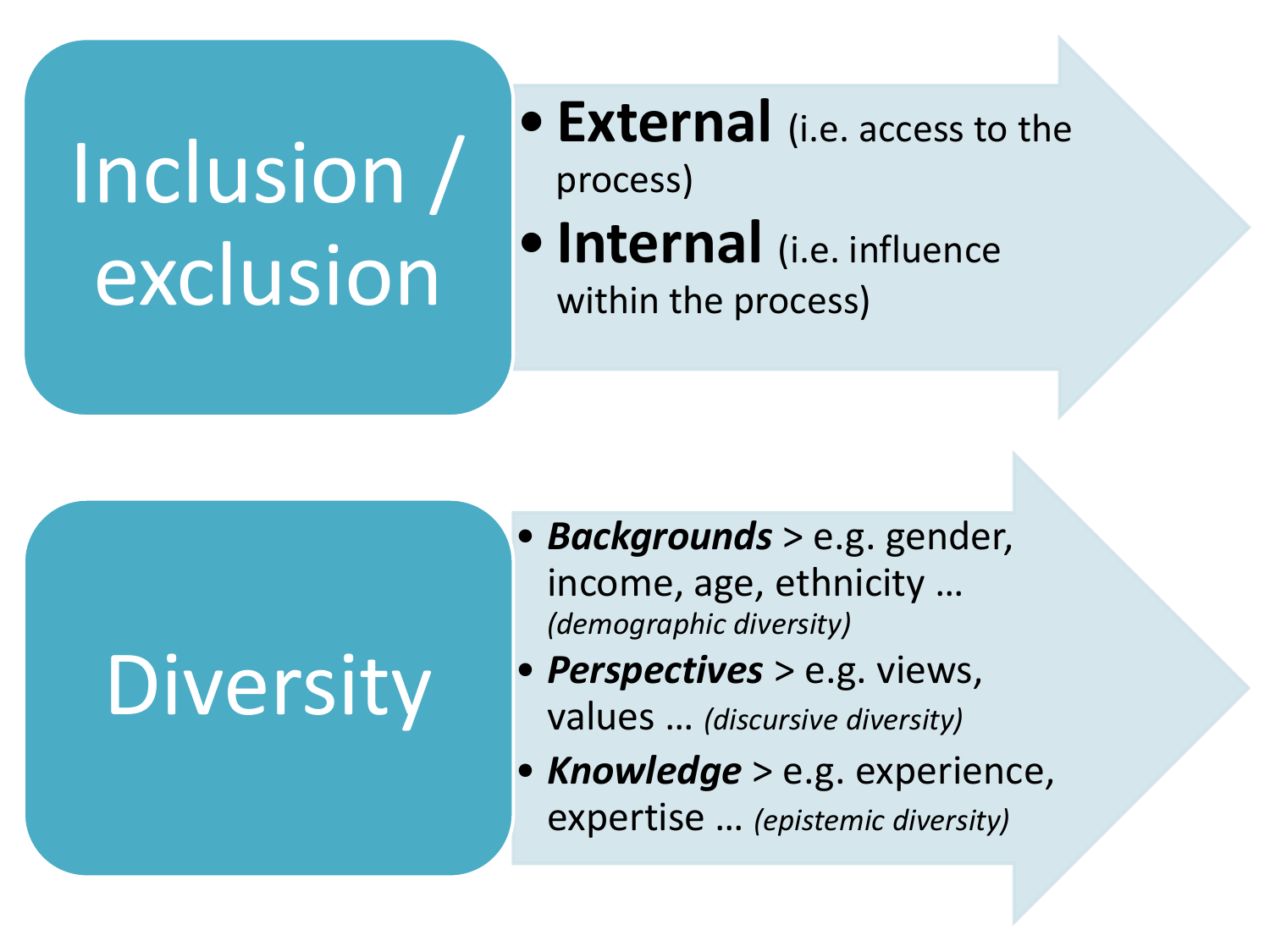#### **common rituals and pitfalls in public/policy conversations**

- Exchanging monologues and/or pre-packaged arguments
- $\Leftrightarrow$  Dominant voices
- $\Diamond$  Posturing / peacocking
- $\diamondsuit$  (Ab)using jargon
- $\Leftrightarrow$  Spiral of silence and avoidance (+ groupthink)
- Confrontational exchanges
- Polarisation and oversimplifaction

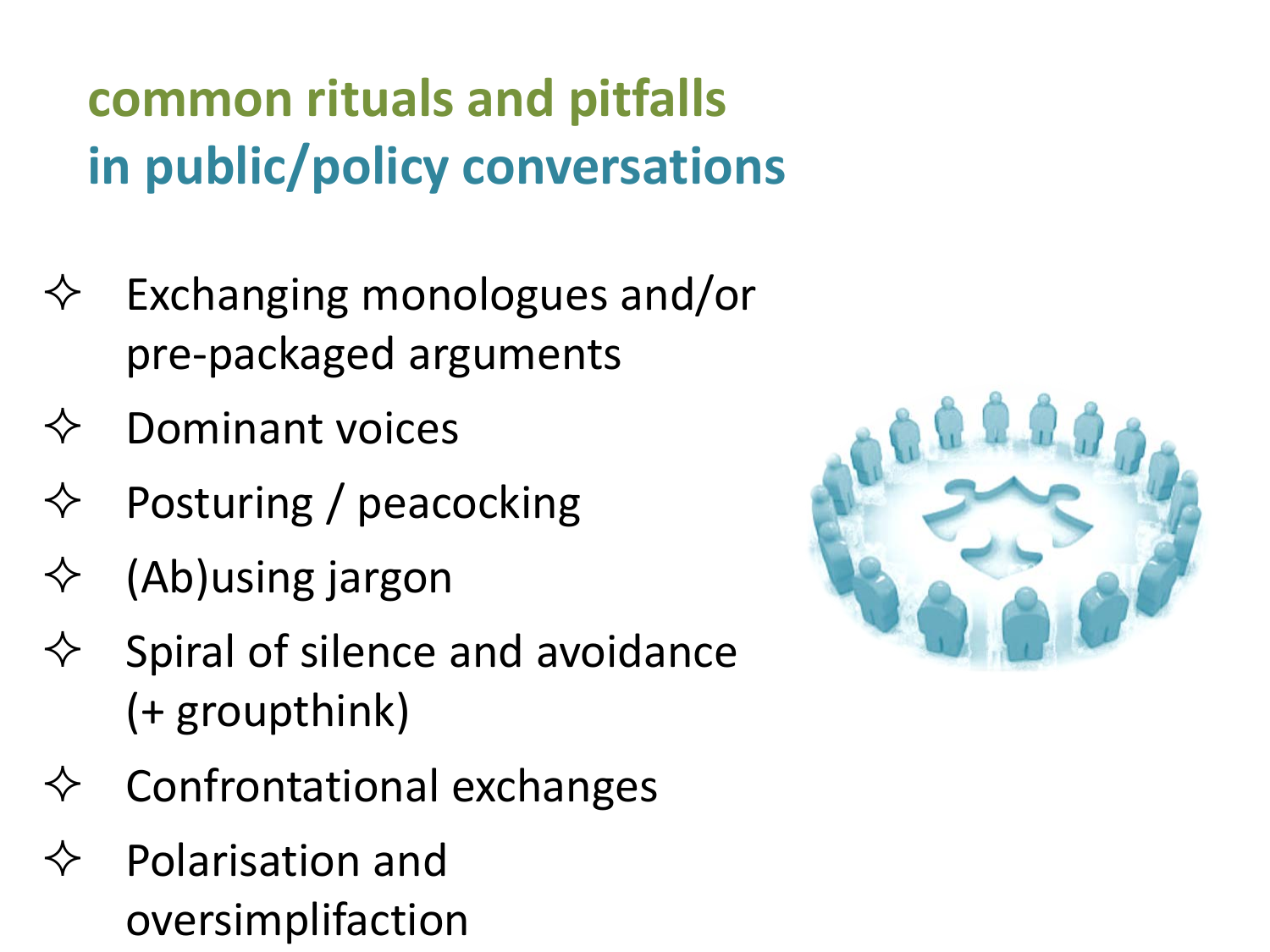#### **PIN diagram** (Andrew Acland)



**Win-Win**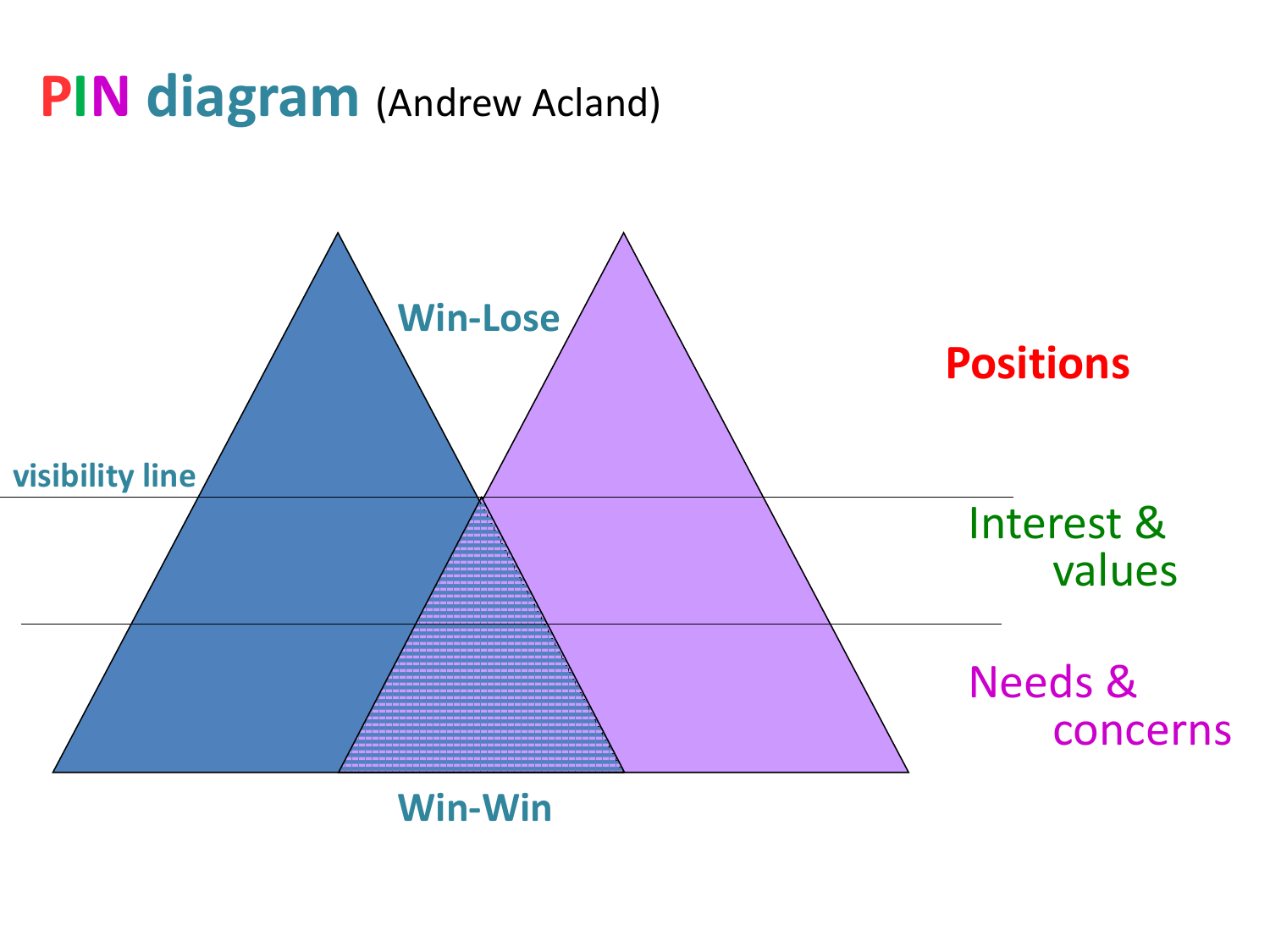#### **And what can we do about it?**

- Build correctives to power inequalities into policy processes/conversations:
	- **Inclusion:** external and internal
	- **Diversity:** backgrounds, perspectives, knowledges
- Develop **a more participative and deliberative democracy:**
	- 'deliberative democracy' is based on the idea that decision-making should be based on reasoned public dialogue and deliberation, where no force other than that of the better argument should prevail (Habermas 1975)
	- The goal of public deliberation is to make democratic institutions responsive to reasons and evidence, not just the power of numbers, money or interests
- Key role of **skilled facilitators** in helping to address power inequalities through process design and careful facilitation
	- Enabling policy conversations underpinned by **principles and practices of public dialogue and deliberation (D+D)**